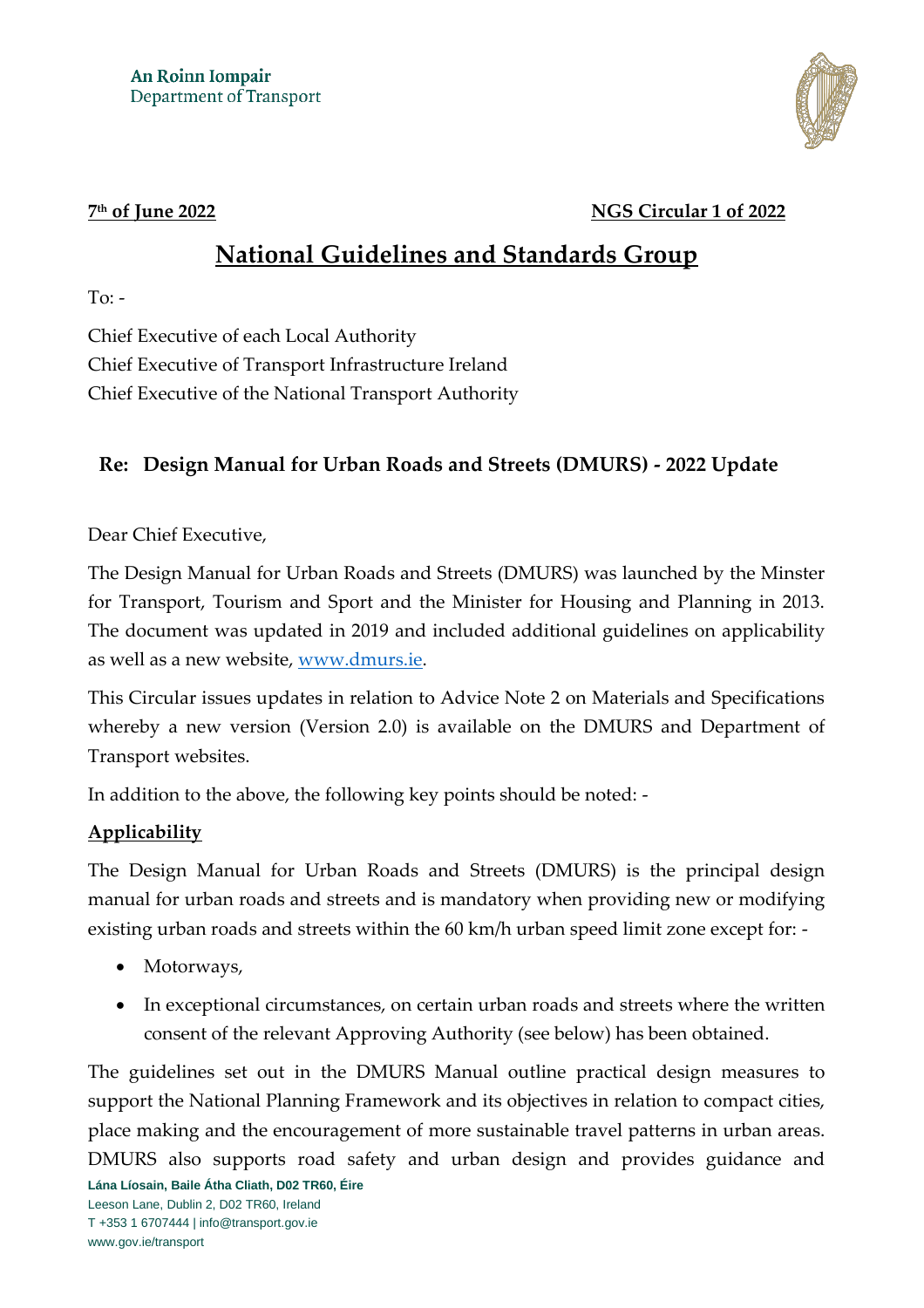

standards for both new and existing urban roads and streets in Ireland, incorporating good planning and design practice.

#### **Multi-Disciplinary**

A multidisciplinary approach is required to be taken in the implementation of DMURS, which is designed to be usable by all professionals associated with street design. The principles, approaches and standards set out in DMURS are intended for use by suitably qualified and experienced designers who work within the built environment professions. See DMURS section 5.3.

#### **Audits**

Delivery of projects that are suitable and safe is critical and it is important that Safety Audits and Quality Audits are undertaken to demonstrate that appropriate consideration has been given to all of the relevant aspects of the design. Quality Audits generally consist of a number of individual and overlapping audits such as Safety and Road User type audits. See DMURS Section 5.4 and Advice Note 4.

#### **Exceptions / Departures**

Design Manual for Urban Roads and Streets (DMURS) is the principal designs standard for urban roads and streets and thus the use of alternative design standards shall not apply other than in exceptional circumstances. Where those circumstances arise, written approval shall be obtained in the form of a Derogation/Departure from the relevant Oversight Authority.

#### **Oversight**

Implementation of DMURS is subject to the following oversight arrangements: -

- By Transport Infrastructure Ireland for schemes on national roads or works funded by Transport Infrastructure Ireland,
- By the Department of Transport (DoT) for schemes or works, funded or part funded under the Regional and Local Roads Investment Programme,
- By the National Transport Authority for schemes or works funded or part funded by the National Transport Authority.